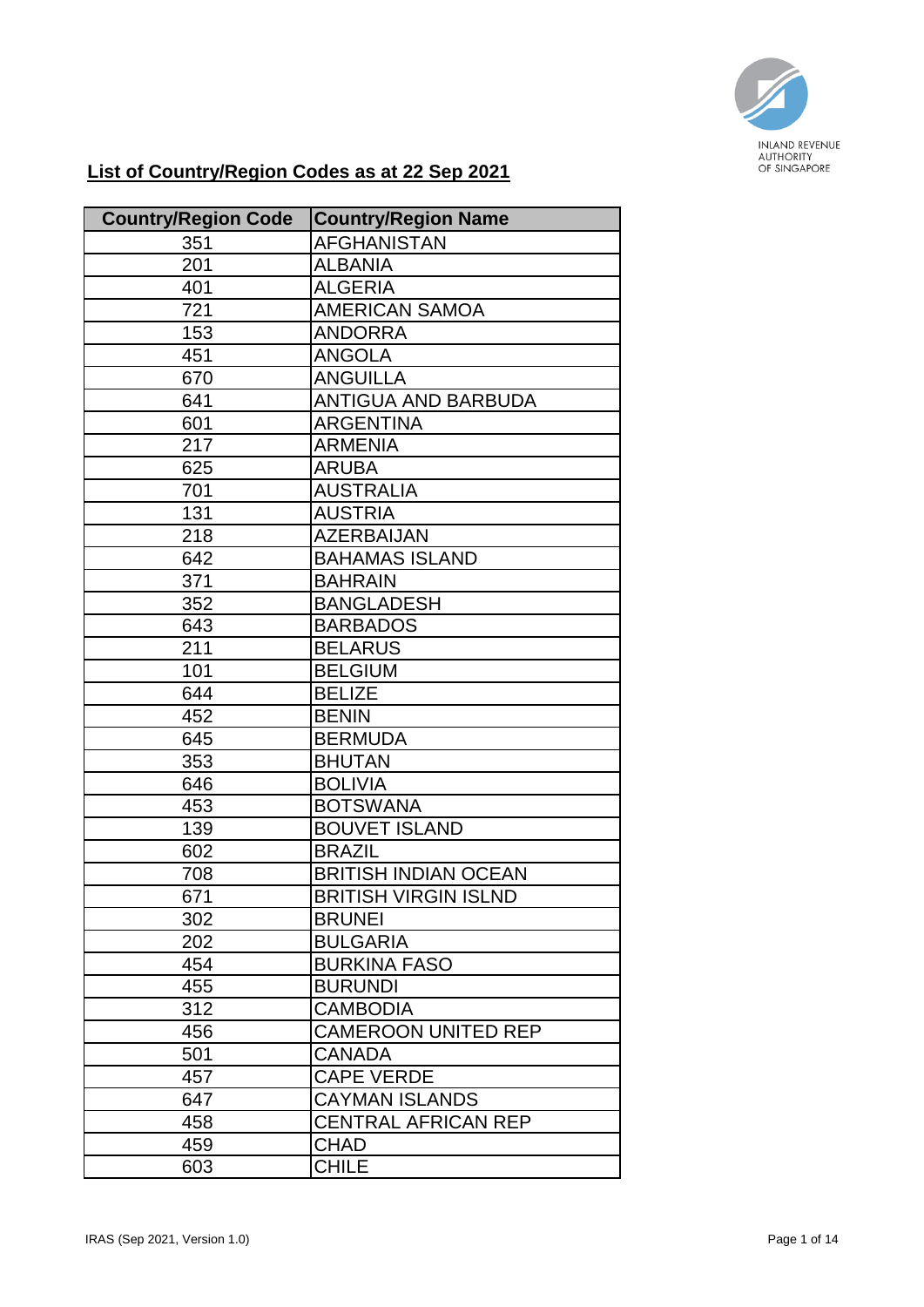

| <b>Country/Region Code</b> | <b>Country/Region Name</b>  |
|----------------------------|-----------------------------|
| 709                        | <b>CHRISTMAS ISLANDS</b>    |
| 710                        | <b>COCOS KEELING ISLAND</b> |
| 604                        | <b>COLOMBIA</b>             |
| 460                        | <b>COMOROS ISLAND</b>       |
| 461                        | <b>CONGO</b>                |
| 722                        | <b>COOK ISLAND</b>          |
| 648                        | <b>COSTA RICA</b>           |
| 422                        | <b>COTE DIVOIRE</b>         |
| 232                        | <b>CROATIA</b>              |
| 621                        | <b>CUBA</b>                 |
| 372                        | <b>CYPRUS</b>               |
| 234                        | <b>CZECH REPUBLIC</b>       |
| 203                        | <b>CZECHOSLOVAKIA</b>       |
| 409                        | <b>DEM REP OF SOMALI</b>    |
| 385                        | <b>DEMOCRATIC YEMEN</b>     |
| 102                        | <b>DENMARK</b>              |
| 407                        | <b>DJIBOUTI</b>             |
| 649                        | <b>DOMINICA</b>             |
| 622                        | <b>DOMINICAN REPUBLIC</b>   |
| 307                        | <b>EAST TIMOR</b>           |
| 605                        | <b>ECUADOR</b>              |
| 402                        | <b>EGYPT</b>                |
| 650                        | <b>EL SALVADOR</b>          |
| 462                        | <b>EQUATORIAL GUINEA</b>    |
| 410                        | <b>ERITREA</b>              |
| 213                        | <b>ESTONIA</b>              |
| 408                        | <b>ETHIOPIA</b>             |
| 141                        | <b>FAEROE ISLANDS</b>       |
| 651                        | <b>FALKLAND IS</b>          |
| 702                        | <b>FIJI</b>                 |
| 132                        | <b>FINLAND</b>              |
| 103                        | <b>FRANCE</b>               |
| 652                        | <b>FRENCH GUIANA</b>        |
| 723                        | <b>FRENCH POLYNESIA</b>     |
| 711                        | <b>FRENCH SOUTHERN TERR</b> |
| 463                        | <b>GABON</b>                |
| 464                        | <b>GAMBIA</b>               |
| 216                        | <b>GEORGIA</b>              |
| 104                        | <b>GERMANY</b>              |
| 421                        | <b>GHANA</b>                |
| 154                        | <b>GIBRALTAR</b>            |
| 105                        | <b>GREECE</b>               |
| 142                        | <b>GREENLAND</b>            |
| 653                        | <b>GRENADA</b>              |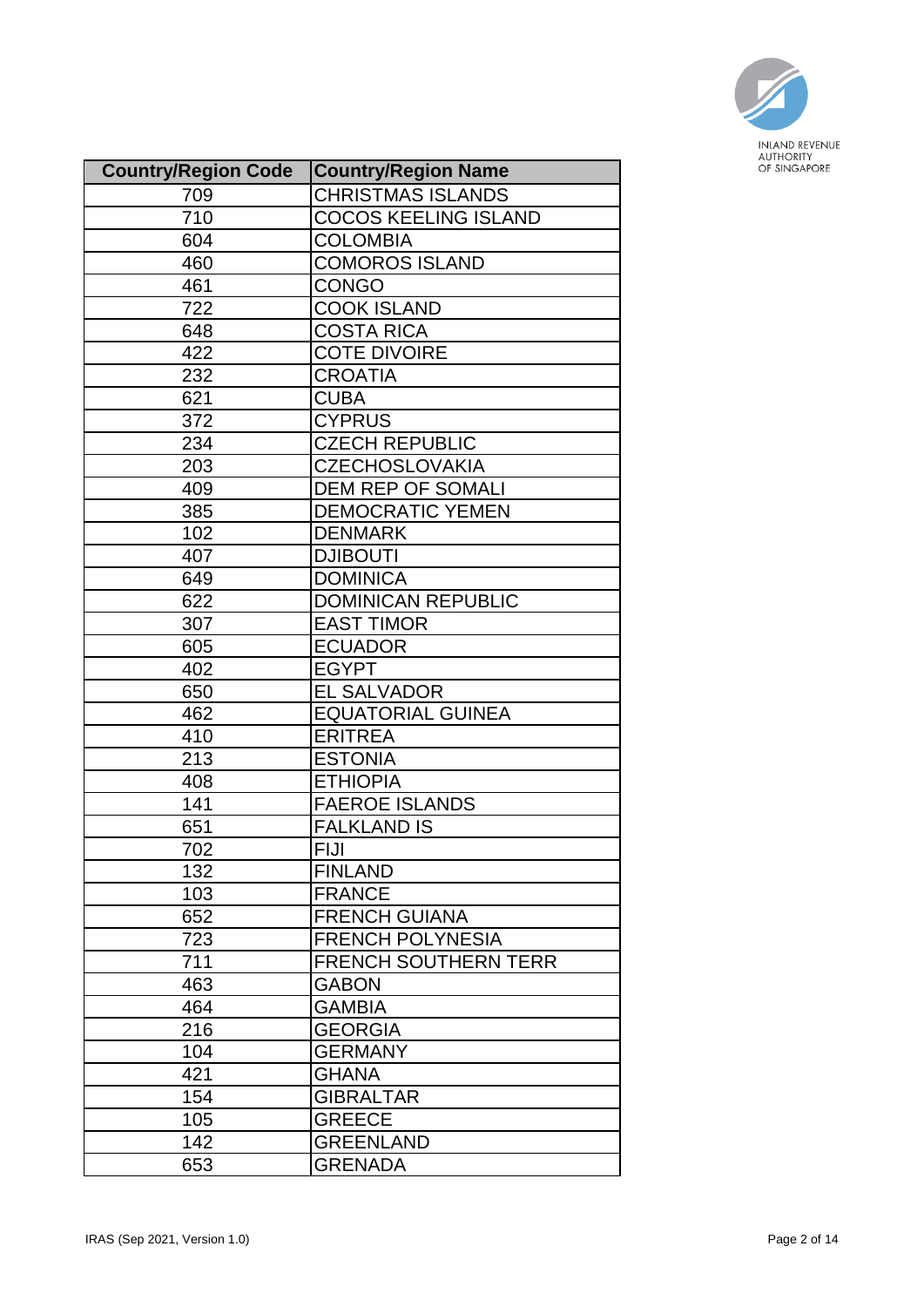

| <b>Country/Region Code</b> | <b>Country/Region Name</b>  |
|----------------------------|-----------------------------|
| 654                        | <b>GUADELOUPE</b>           |
| 724                        | <b>GUAM</b>                 |
| 655                        | <b>GUATEMALA</b>            |
| 156                        | <b>GUERNSEY</b>             |
| 465                        | <b>GUINEA</b>               |
| 466                        | <b>GUINES BISSAU</b>        |
| 656                        | <b>GUYANA</b>               |
| 657                        | <b>HAITI</b>                |
| 712                        | <b>HEARD MCDONALD ISLND</b> |
| 658                        | <b>HONDURAS</b>             |
| 332                        | <b>HONG KONG</b>            |
| 205                        | <b>HUNGARY</b>              |
| 133                        | <b>ICELAND</b>              |
| 354                        | <b>INDIA</b>                |
| 303                        | <b>INDONESIA</b>            |
| 374                        | <b>IRAQ</b>                 |
| 106                        | <b>IRELAND</b>              |
| 373                        | <b>ISLAMIC REP OF IRAN</b>  |
| 672                        | <b>ISLE OF MAN</b>          |
| 375                        | <b>ISRAEL</b>               |
| 107                        | <b>ITALY</b>                |
| 659                        | <b>JAMAICA</b>              |
| 331                        | <b>JAPAN</b>                |
| 376                        | <b>JORDAN</b>               |
| 221                        | <b>KAZAKHSTAN</b>           |
| 423                        | <b>KENYA</b>                |
| 725                        | <b>KIRIBATI</b>             |
| 337                        | KOREA NORTH DEM PEO         |
| 377                        | <b>KUWAIT</b>               |
| 219                        | <b>KYRGYZSTAN</b>           |
| 313                        | <b>LAOS PEO DEM REP</b>     |
| 214                        | LATVIA                      |
| 378                        | <b>LEBANON</b>              |
| 467                        | <b>LESOTHO</b>              |
| 424                        | <b>LIBERIA</b>              |
| 403                        | LIBYA A JAMAHIRIYA          |
| 138                        | <b>LIECHSTENSTEIN</b>       |
| 215                        | <b>LITHUANIA</b>            |
| 108                        | <b>LUXEMBOURG</b>           |
| 335                        | <b>MACAU</b>                |
| 425                        | <b>MADAGASCAR</b>           |
| 468                        | <b>MALAWI</b>               |
| 304                        | <b>MALAYSIA</b>             |
| 355                        | <b>MALDIVES</b>             |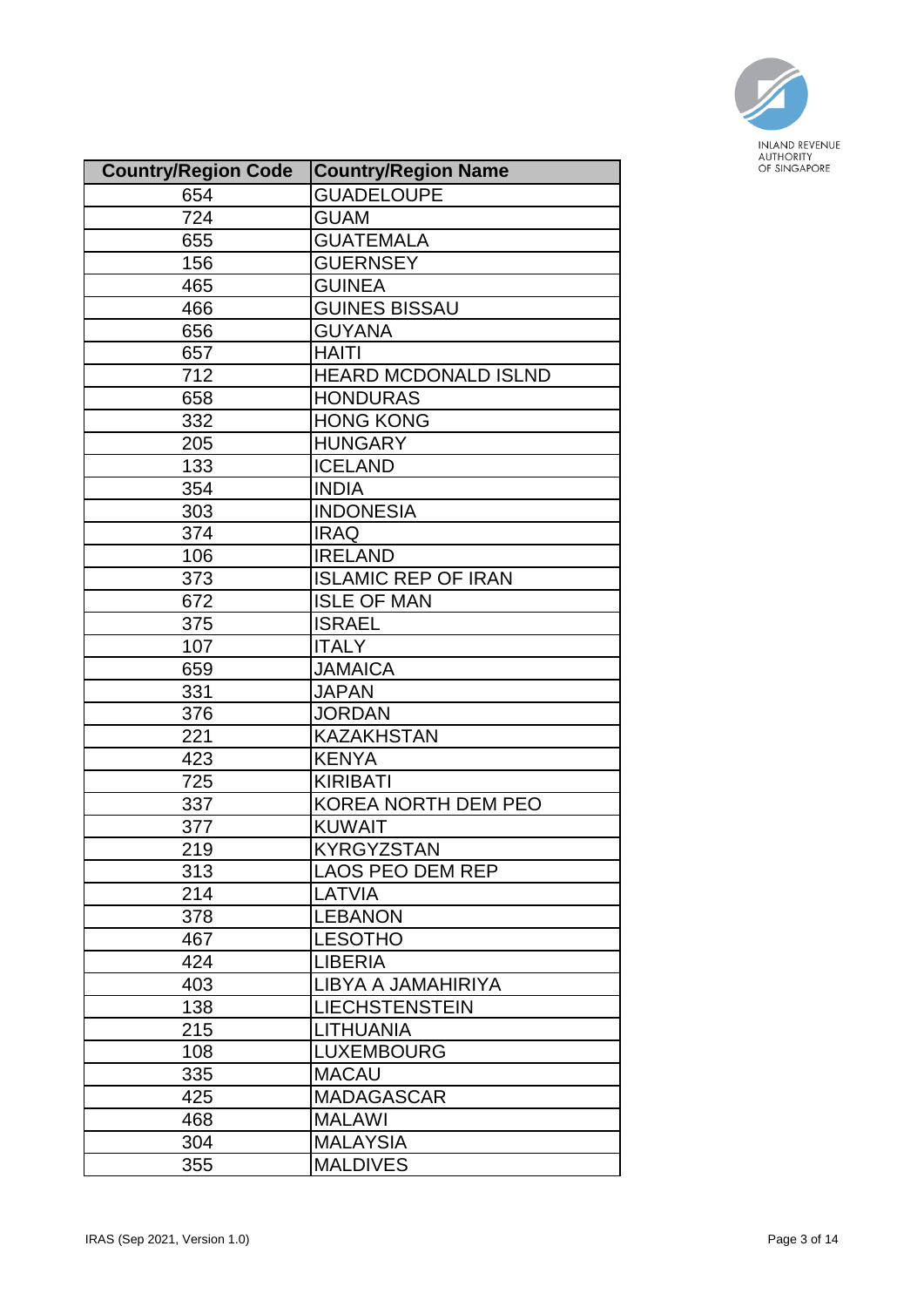

| <b>Country/Region Code</b> | <b>Country/Region Name</b>      |
|----------------------------|---------------------------------|
| 469                        | <b>MALI</b>                     |
| 155                        | <b>MALTA</b>                    |
| 735                        | <b>MARSHALL ISLANDS</b>         |
| 661                        | <b>MARTINIQUE</b>               |
| 470                        | <b>MAURITANIA</b>               |
| 426                        | <b>MAURITIUS</b>                |
| 606                        | <b>MEXICO</b>                   |
| 736                        | <b>MICRONESIA</b>               |
| 222                        | <b>MOLDOVA</b>                  |
| 143                        | <b>MONACO</b>                   |
| 338                        | <b>MONGOLIA</b>                 |
| 662                        | <b>MONTSERRAT</b>               |
| 404                        | <b>MOROCCO</b>                  |
| 427                        | <b>MOZAMBIQUE</b>               |
| 311                        | <b>MYANMAR</b>                  |
| 471                        | <b>NAMIBIA</b>                  |
| 703                        | <b>NAURU</b>                    |
| 356                        | <b>NEPAL</b>                    |
| 109                        | <b>NETHERLANDS</b>              |
| 623                        | NETHERLANDS ANTILLES            |
| 704                        | <b>NEW CALEDONIA</b>            |
| 732                        | <b>NEW HERBRIDES</b>            |
| 705                        | <b>NEW ZEALAND</b>              |
| 660                        | <b>NICARAGUA</b>                |
| 472                        | <b>NIGER</b>                    |
| 428                        | <b>NIGERIA</b>                  |
| 726                        | <b>NIUE</b>                     |
| 713                        | <b>NORFOLK ISLAND</b>           |
| 734                        | <b>NORTHERN MARIANA ISLANDS</b> |
| 134                        | <b>NORWAY</b>                   |
| 499                        | O C IN OTHER AFRICA             |
| 319                        | OCINSEASIA                      |
| 699                        | OC CTRL STH AMERICA             |
| 509                        | OC NORTH AMERICA                |
| 799                        | <b>OC OCEANIA</b>               |
| 379                        | <b>OMAN</b>                     |
| 999                        | <b>OTHERS</b>                   |
| 357                        | <b>PAKISTAN</b>                 |
| 737                        | <b>PALAU</b>                    |
| 386                        | <b>PALESTINE</b>                |
| 624                        | <b>PANAMA</b>                   |
| 706                        | <b>PAPUA NEW GUINEA</b>         |
| 607                        | <b>PARAGUAY</b>                 |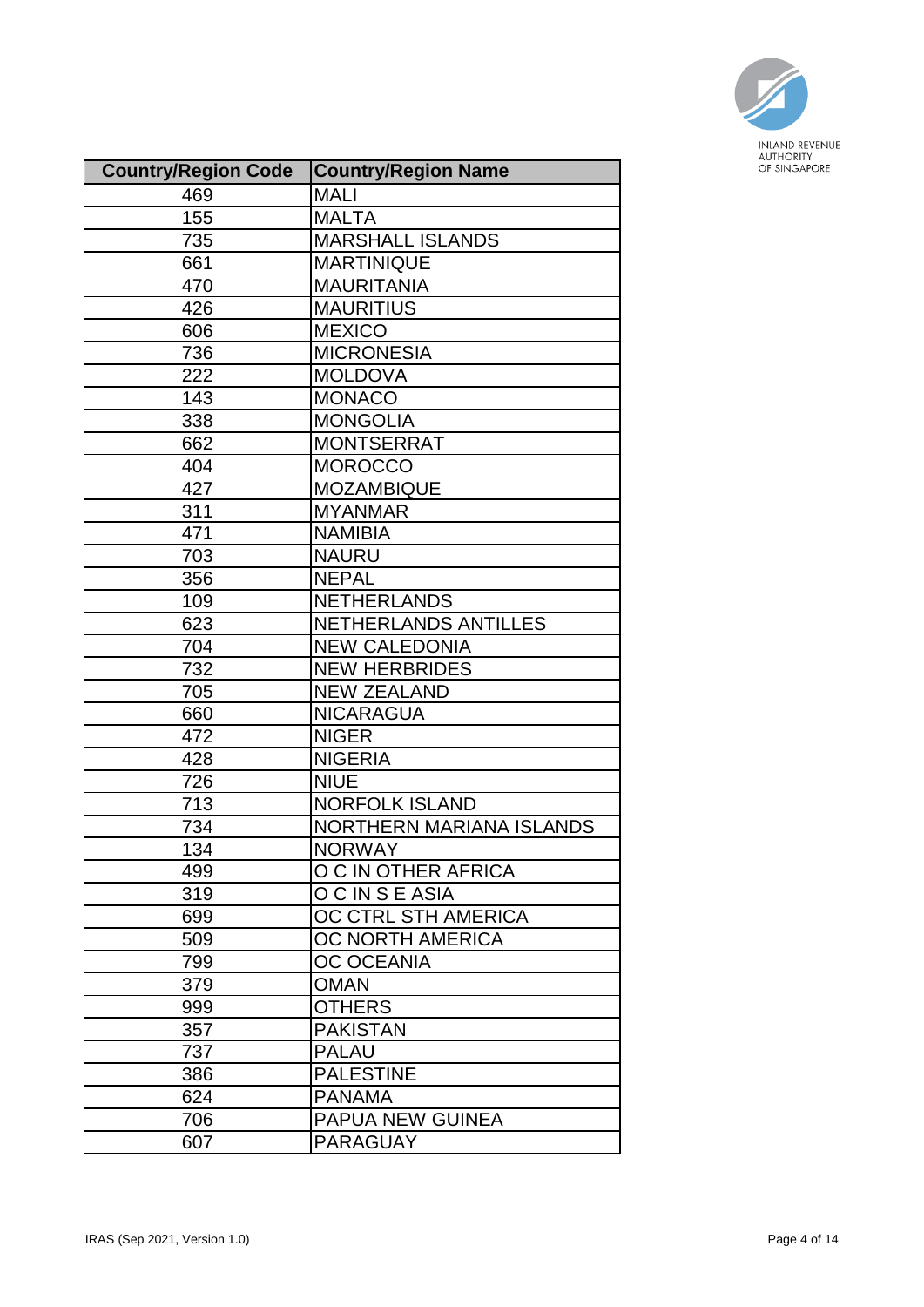

| <b>Country/Region Code</b> | <b>Country/Region Name</b> |
|----------------------------|----------------------------|
| 336                        | PEOPLE'S REPUBLIC OF CHINA |
|                            |                            |
| 608                        | <b>PERU</b>                |
| 305                        | <b>PHILIPPINES</b>         |
| 727                        | <b>PITCAIRN</b>            |
| 206                        | <b>POLAND</b>              |
| 111                        | <b>PORTUGAL</b>            |
| 502                        | <b>PUERTO RICO</b>         |
| 380                        | QATAR                      |
| 333                        | <b>REP OF KOREA</b>        |
| 482                        | <b>REP OF ZAIRE</b>        |
| 429                        | <b>REUNION ISLAND</b>      |
| 207                        | <b>ROMANIA</b>             |
| 223                        | <b>RUSSIA</b>              |
| 473                        | <b>RWANDA</b>              |
| 663                        | <b>SAINT KITTS NEVIS</b>   |
| 664                        | <b>SAINT LUCIA</b>         |
| 665                        | <b>SAINT VINCENT</b>       |
| 707                        | <b>SAMOA</b>               |
| 144                        | <b>SAN MARINO</b>          |
| 474                        | <b>SAO TOME PRINCIPE</b>   |
| 381                        | <b>SAUDI ARABIA</b>        |
| 475                        | <b>SENEGAL</b>             |
| 476                        | <b>SEYCHELLES</b>          |
| 477                        | <b>SIERRA LEONE</b>        |
| 301                        | <b>SINGAPORE</b>           |
| 235                        | <b>SLOVAK REPUBLIC</b>     |
| 233                        | <b>SLOVENIA</b>            |
| 728                        | <b>SOLOMON ISLANDS</b>     |
| 478                        | <b>SOUTH AFRICA</b>        |
| 112                        | <b>SPAIN</b>               |
| 358                        | <b>SRI LANKA</b>           |
| 484                        | <b>ST HELENA</b>           |
| 505                        | <b>ST PIERRE MIQUELON</b>  |
| 405                        | <b>SUDAN</b>               |
| 666                        | <b>SURINAM</b>             |
| 135                        | <b>SVALBARD JAN MAYEN</b>  |
| 480                        | <b>SWAZILAND</b>           |
| 136                        | <b>SWEDEN</b>              |
| 137                        | <b>SWITZERLAND</b>         |
| 382                        | <b>SYRIAN ARAB REP</b>     |
| 334                        | TAIWAN                     |
| 224                        | TAJIKISTAN                 |
| 430                        | <b>TANZANIA</b>            |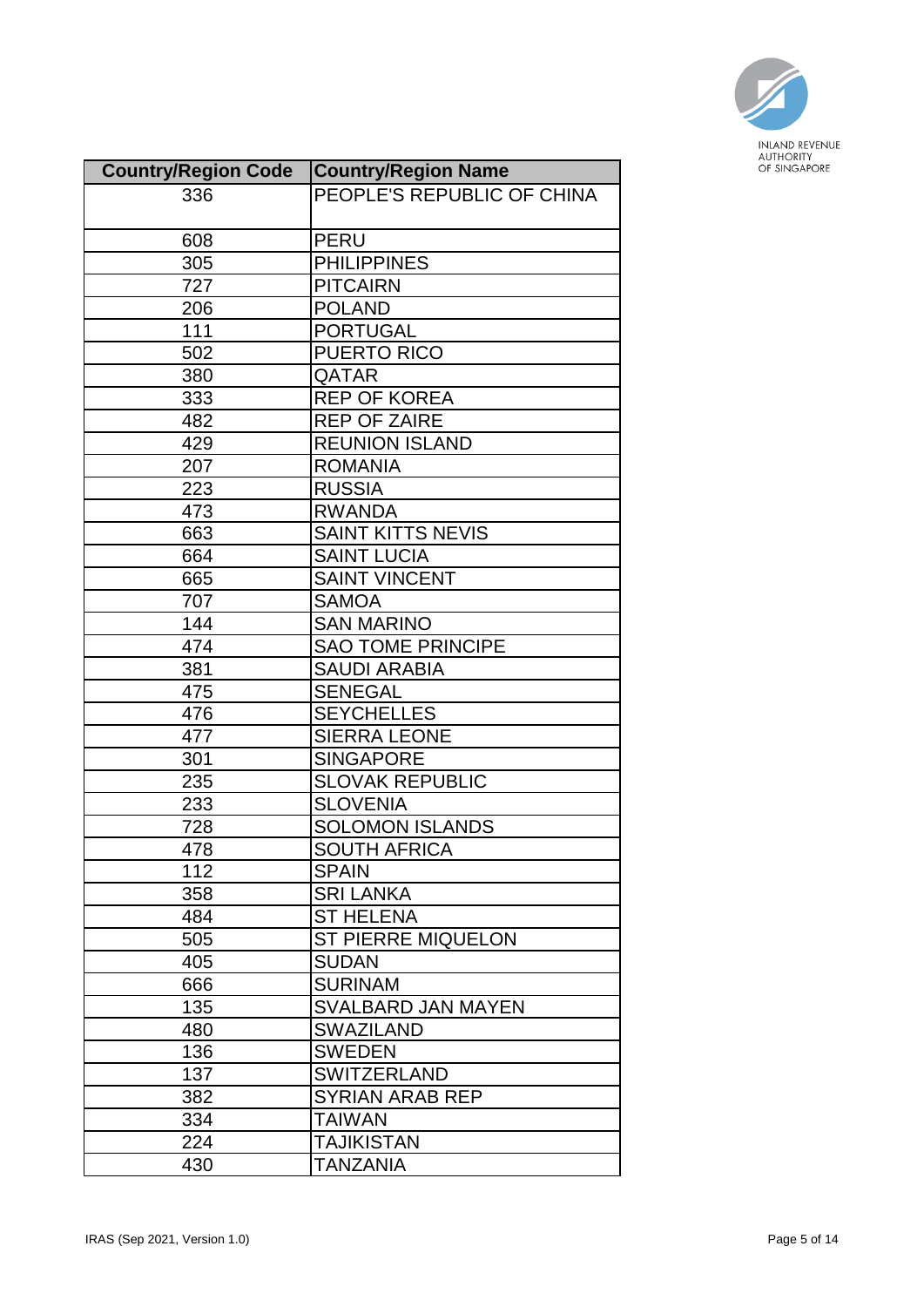

| <b>Country/Region Code</b> | <b>Country/Region Name</b>  |
|----------------------------|-----------------------------|
| 306                        | <b>THAILAND</b>             |
| 481                        | <b>TOGO</b>                 |
| 729                        | <b>TOKELAU</b>              |
| 730                        | <b>TONGA</b>                |
| 667                        | TRINIDAD AND TOBAGO         |
| 406                        | <b>TUNISIA</b>              |
| 152                        | <b>TURKEY</b>               |
| 225                        | <b>TURKMENISTAN</b>         |
| 668                        | <b>TURKS AND CAICOS IS</b>  |
| 731                        | <b>TUVALU</b>               |
| 504                        | <b>U S MINOR ISLANDS</b>    |
| 431                        | <b>UGANDA</b>               |
| 212                        | <b>UKRAINE</b>              |
| 383                        | <b>UNITED ARAB EMIRATES</b> |
| 110                        | <b>UNITED KINGDOM</b>       |
| 503                        | <b>UNITED STATES</b>        |
| 609                        | <b>URUGUAY</b>              |
| 226                        | <b>UZBEKISTAN</b>           |
| 145                        | <b>VATICAN CITY STATE</b>   |
| 610                        | VENEZUELA                   |
| 314                        | <b>VIETNAM SOC REP OF</b>   |
| 669                        | <b>VIRGIN ISLANDS US</b>    |
| 733                        | <b>WALLIS AND FUTUNA</b>    |
| 479                        | <b>WESTERN SAHARA</b>       |
| 384                        | <b>YEMEN</b>                |
| 209                        | YUGOSLAVIA                  |
| 432                        | <b>ZAMBIA</b>               |
| 483                        | <b>ZIMBABWE</b>             |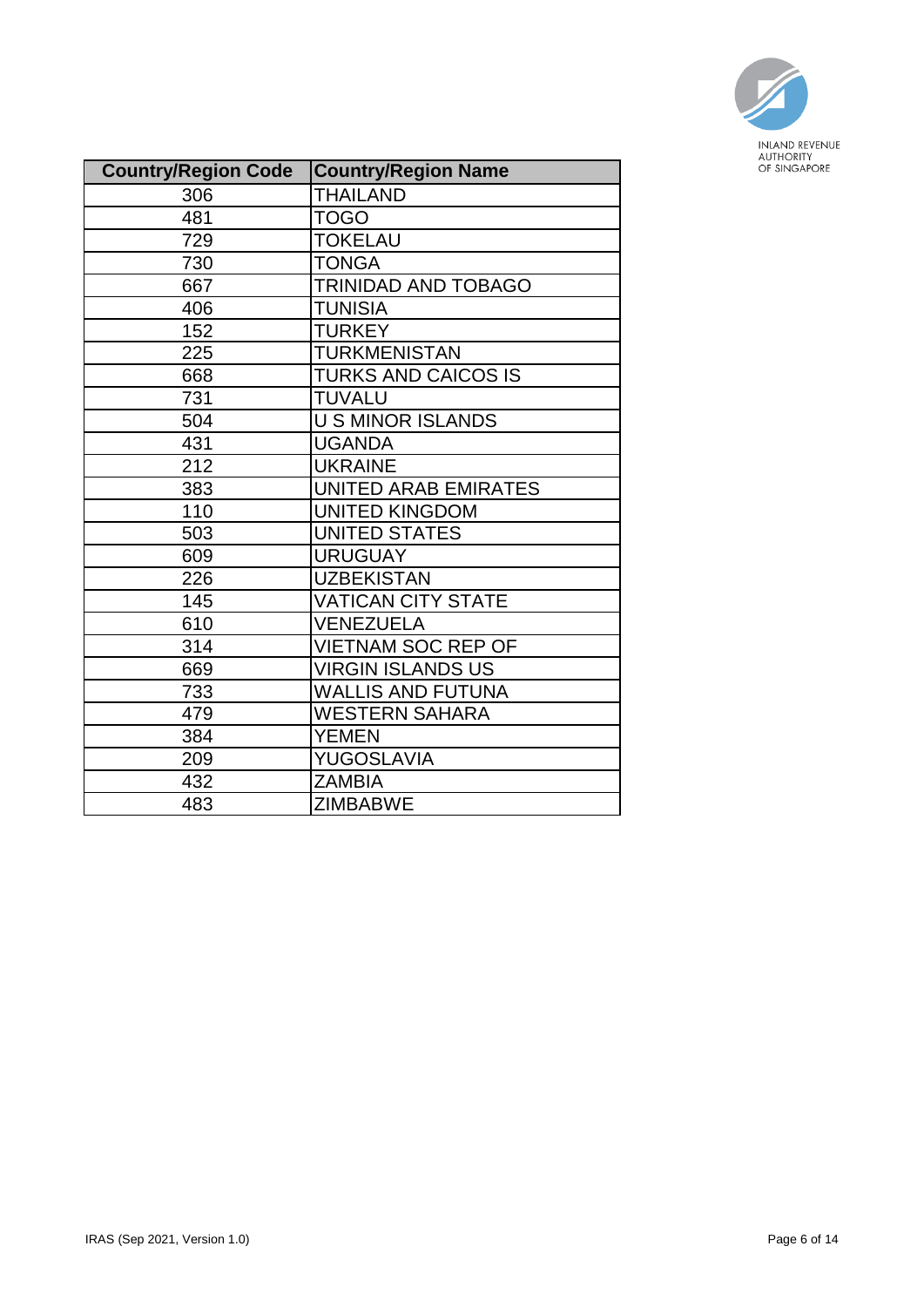

## **List of Citizenship Codes as at 22 Sep 2021**

| <b>Citizenship Code</b> | <b>Citizenship Description</b>        |
|-------------------------|---------------------------------------|
| 351                     | <b>AFGHAN</b>                         |
| 201                     | <b>ALBANIAN</b>                       |
| 401                     | <b>ALGERIAN</b>                       |
| 503                     | <b>AMERICAN</b>                       |
| 721                     | <b>AMERICAN SAMOA</b>                 |
| 153                     | <b>ANDORRAN</b>                       |
| 451                     | <b>ANGOLAN</b>                        |
| 670                     | <b>ANGUILLA</b>                       |
| 673                     | <b>ANTARCTICA</b>                     |
| 641                     | <b>ANTIGUA</b>                        |
| 601                     | <b>ARGENTINIAN</b>                    |
| 217                     | <b>ARMENIAN</b>                       |
| 625                     | <b>ARUBA</b>                          |
| 701                     | <b>AUSTRALIAN</b>                     |
| 131                     | <b>AUSTRIAN</b>                       |
| 218                     | <b>AZERBAIJANI</b>                    |
| 642                     | <b>BAHAMAS</b>                        |
| 371                     | <b>BAHRAINI</b>                       |
| 352                     | <b>BANGLADESHI</b>                    |
| 643                     | <b>BARBADOS</b>                       |
| 211                     | <b>BELARUSSIAN</b>                    |
| 101                     | <b>BELGIAN</b>                        |
| 644                     | <b>BELIZE</b>                         |
| 452                     | <b>BENIN</b>                          |
| 645                     | <b>BERMUDAN</b>                       |
| 353                     | <b>BHUTAN</b>                         |
| 646                     | <b>BOLIVIAN</b>                       |
| 994                     | <b>BOSNIAN</b>                        |
| 453                     | <b>BOTSWANA</b>                       |
| 139                     | <b>BOUVET ISLAND</b>                  |
| 738                     | <b>BR NAT. OVERSEAS</b>               |
| 995                     | BR OVERSEAS CIT.                      |
| 996                     | BR PROTECTED PERS.                    |
| 602                     | <b>BRAZILIAN</b>                      |
| 110                     | <b>BRITISH</b>                        |
| 675                     | <b>BRITISH DEPENDENT TERR CITIZEN</b> |
| 708                     | <b>BRITISH INDIAN OCEAN</b>           |
| 886                     | <b>BRITISH SUBJECT</b>                |
| 671                     | <b>BRITISH VIRGIN ISLND</b>           |
| 302                     | <b>BRUNEIAN</b>                       |
| 202                     | <b>BULGARIAN</b>                      |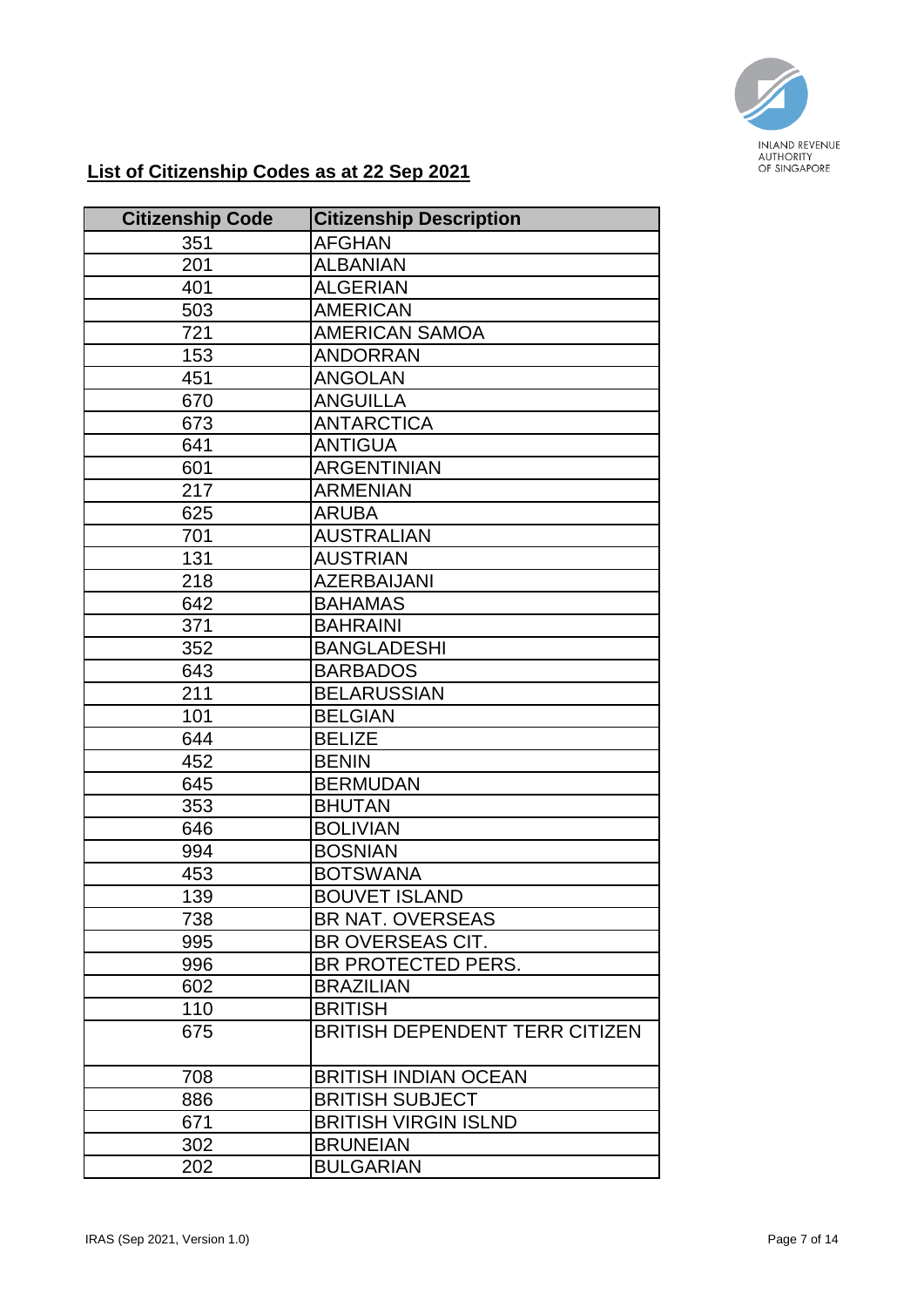

| <b>Citizenship Code</b> | <b>Citizenship Description</b> |
|-------------------------|--------------------------------|
| 454                     | <b>BURKINA FASO</b>            |
| 455                     | <b>BURUNDI</b>                 |
| 312                     | <b>CAMBODIAN</b>               |
| 456                     | <b>CAMEROON</b>                |
| 501                     | <b>CANADIAN</b>                |
| 457                     | <b>CAPE VERDE</b>              |
| 647                     | <b>CAYMANESE</b>               |
| 458                     | <b>CENTRAL AFRICAN REP</b>     |
| 459                     | <b>CHADIAN</b>                 |
| 603                     | <b>CHILEAN</b>                 |
| 336                     | <b>CHINESE</b>                 |
| 709                     | <b>CHRISTMAS ISLANDS</b>       |
| 710                     | <b>COCOS KEELING ISLAND</b>    |
| 604                     | <b>COLOMBIAN</b>               |
| 460                     | <b>COMOROS</b>                 |
| 461                     | <b>CONGO</b>                   |
| 722                     | <b>COOK ISLANDS</b>            |
| 648                     | <b>COSTA RICAN</b>             |
| 232                     | <b>CROATIAN</b>                |
| 621                     | <b>CUBAN</b>                   |
| 372                     | <b>CYPRIOT</b>                 |
| 234                     | <b>CZECH</b>                   |
| 203                     | <b>CZECHOSLOVAK</b>            |
| 102                     | <b>DANISH</b>                  |
| 674                     | DEMOCRATIC REP OF THE CONGO    |
| 407                     | <b>DJIBOUTI</b>                |
| 649                     | <b>DOMINICA</b>                |
| 622                     | <b>DOMINICAN REPUBLIC</b>      |
| 991                     | <b>DUTCH</b>                   |
| 887                     | <b>EAST TIMORESE</b>           |
| 605                     | <b>ECUADORIAN</b>              |
| 402                     | <b>EGYPTIAN</b>                |
| 462                     | <b>EQUATORIAL GUINEA</b>       |
| 410                     | <b>ERITREA</b>                 |
| 213                     | <b>ESTONIAN</b>                |
| 408                     | <b>ETHIOPIAN</b>               |
| 141                     | <b>FAEROE ISLANDS</b>          |
| 651                     | <b>FALKLAND IS</b>             |
| 702                     | <b>FIJIAN</b>                  |
| 305                     | <b>FILIPINO</b>                |
| 132                     | <b>FINNISH</b>                 |
| 103                     | <b>FRENCH</b>                  |
| 652                     | <b>FRENCH GUIANA</b>           |
| 723                     | <b>FRENCH POLYNESIA</b>        |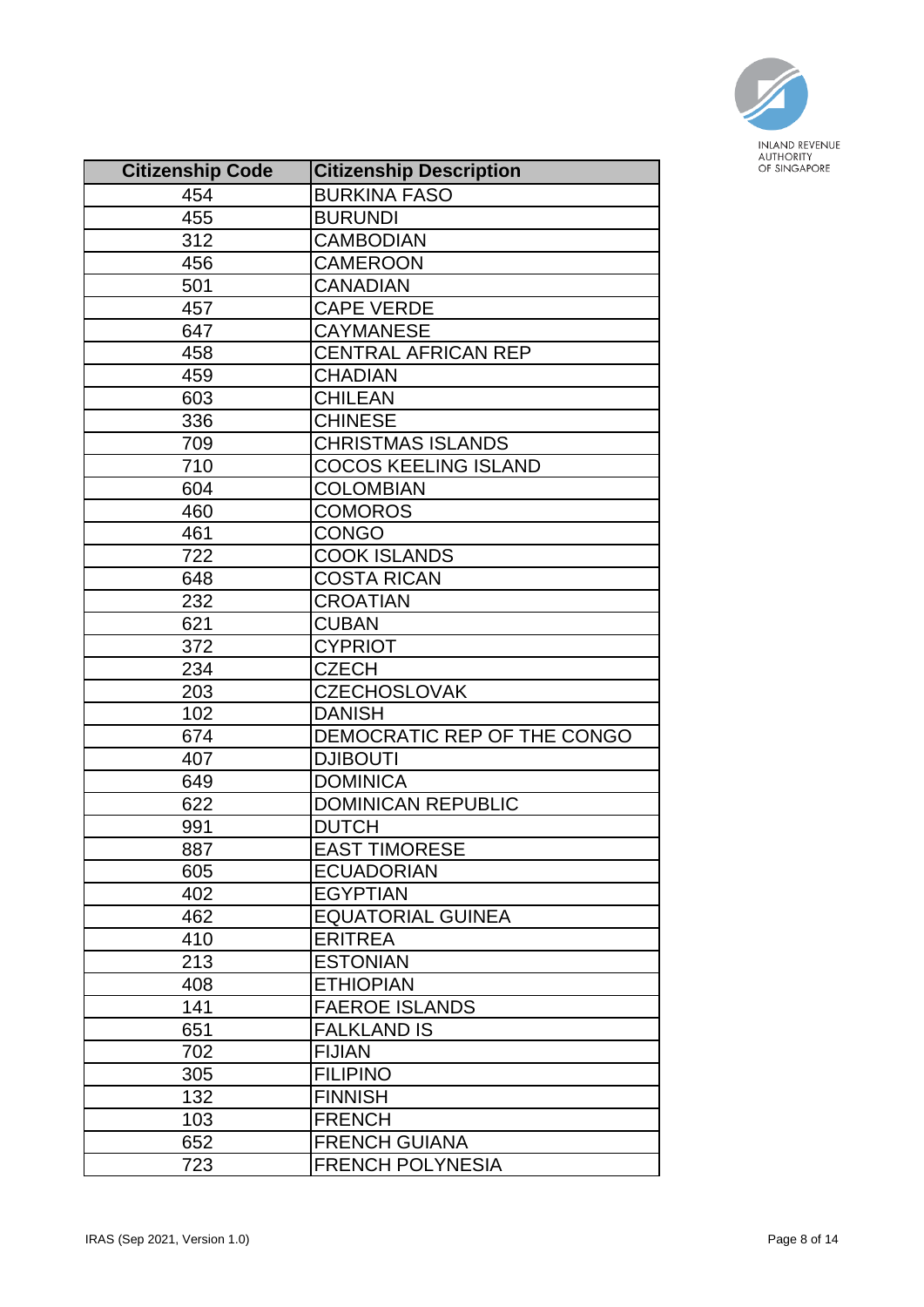

| <b>Citizenship Code</b> | <b>Citizenship Description</b> |  |
|-------------------------|--------------------------------|--|
| 711                     | <b>FRENCH SOUTHERN TERR</b>    |  |
| 463                     | <b>GABON</b>                   |  |
| 464                     | <b>GAMBIAN</b>                 |  |
| 216                     | <b>GEORGIA</b>                 |  |
| 104                     | <b>GERMAN</b>                  |  |
| 421                     | <b>GHANAIAN</b>                |  |
| 154                     | <b>GIBRALTAR</b>               |  |
| 105                     | <b>GREEK</b>                   |  |
| 142                     | <b>GREENLAND</b>               |  |
| 653                     | <b>GRENADIAN</b>               |  |
| 654                     | <b>GUADELOUPE</b>              |  |
| 724                     | <b>GUAM</b>                    |  |
| 655                     | <b>GUATEMALA</b>               |  |
| 465                     | <b>GUINEA</b>                  |  |
| 466                     | <b>GUINES BISSAU</b>           |  |
| 656                     | <b>GUYANA</b>                  |  |
| 657                     | <b>HAITIAN</b>                 |  |
| 712                     | <b>HEARD MCDONALD ISLND</b>    |  |
| 658                     | <b>HONDURAN</b>                |  |
| 332                     | <b>HONG KONG</b>               |  |
| 205                     | <b>HUNGARIAN</b>               |  |
| 133                     | <b>ICELAND</b>                 |  |
| 354                     | <b>INDIAN</b>                  |  |
| 303                     | <b>INDONESIAN</b>              |  |
| 373                     | <b>IRANIAN</b>                 |  |
| 374                     | <b>IRAQI</b>                   |  |
| 106                     | <b>IRISH</b>                   |  |
| 672                     | <b>ISLE OF MAN</b>             |  |
| 375                     | <b>ISRAELI</b>                 |  |
| 107                     | <b>ITALIAN</b>                 |  |
| 422                     | <b>IVORY COAST</b>             |  |
| 659                     | <b>JAMAICAN</b>                |  |
| 331                     | <b>JAPANESE</b>                |  |
| 376                     | <b>JORDANIAN</b>               |  |
| 676                     | <b>KAMPUCHEAN</b>              |  |
| 221                     | <b>KAZAKH</b>                  |  |
| 423                     | <b>KENYAN</b>                  |  |
| 219                     | <b>KIRGHIZ</b>                 |  |
| 725                     | <b>KIRIBATI</b>                |  |
| 337                     | <b>KOREAN, NORTH</b>           |  |
| 333                     | KOREAN, SOUTH                  |  |
| 677                     | <b>KOSOVAR</b>                 |  |
| 377                     | <b>KUWAITI</b>                 |  |
| 990                     | <b>KYRGHIS</b>                 |  |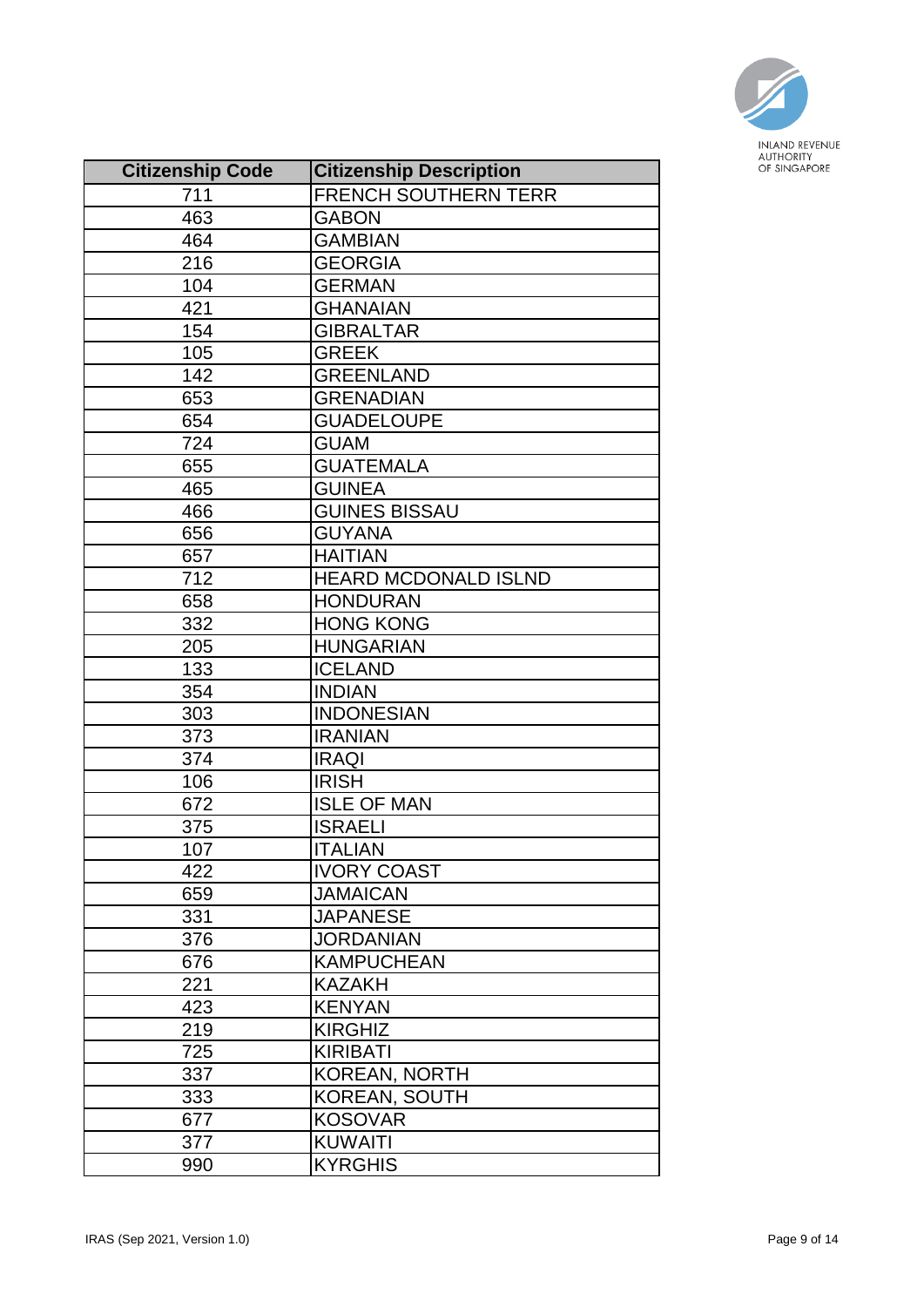

| <b>Citizenship Code</b> | <b>Citizenship Description</b> |
|-------------------------|--------------------------------|
| 894                     | <b>KYRGYZSTAN</b>              |
| 313                     | <b>LAOTIAN</b>                 |
| 214                     | <b>LATVIAN</b>                 |
| 378                     | <b>LEBANESE</b>                |
| 467                     | <b>LESOTHO</b>                 |
| 424                     | <b>LIBERIAN</b>                |
| 403                     | <b>LIBYAN</b>                  |
| 138                     | <b>LIECHTENSTEIN</b>           |
| 215                     | <b>LITHUANIA</b>               |
| 108                     | <b>LUXEMBOURG</b>              |
| 335                     | <b>MACAO</b>                   |
| 210                     | <b>MACEDONIA</b>               |
| 425                     | <b>MADAGASCAR</b>              |
| 468                     | <b>MALAWI</b>                  |
| 304                     | <b>MALAYSIAN</b>               |
| 355                     | <b>MALDIVIAN</b>               |
| 469                     | <b>MALI</b>                    |
| 155                     | <b>MALTESE</b>                 |
| 735                     | <b>MARSHELLES</b>              |
| 661                     | <b>MARTINIQUE</b>              |
| 470                     | <b>MAURITANEAN</b>             |
| 426                     | <b>MAURITIAN</b>               |
| 606                     | <b>MEXICAN</b>                 |
| 736                     | <b>MICRONESIAN</b>             |
| 222                     | <b>MOLDOVIAN</b>               |
| 143                     | <b>MONACO</b>                  |
| 338                     | <b>MONGOLIAN</b>               |
| 678                     | <b>MONTENEGRIN</b>             |
| 662                     | <b>MONTSERRAT</b>              |
| 404                     | <b>MOROCCAN</b>                |
| 427                     | <b>MOZAMBIQUE</b>              |
| 311                     | <b>MYANMAR</b>                 |
| 471                     | <b>NAMIBIA</b>                 |
| 703                     | <b>NAURUAN</b>                 |
| 356                     | <b>NEPALESE</b>                |
| 109                     | <b>NETHERLANDS</b>             |
| 623                     | NETHERLANDS ANTIL.             |
| 704                     | <b>NEW CALEDONIA</b>           |
| 705                     | <b>NEW ZEALANDER</b>           |
| 660                     | <b>NICARAGUAN</b>              |
| 472                     | <b>NIGER</b>                   |
| 428                     | <b>NIGERIAN</b>                |
| 726                     | <b>NIUE ISLAND</b>             |
| 713                     | <b>NORFOLK ISLAND</b>          |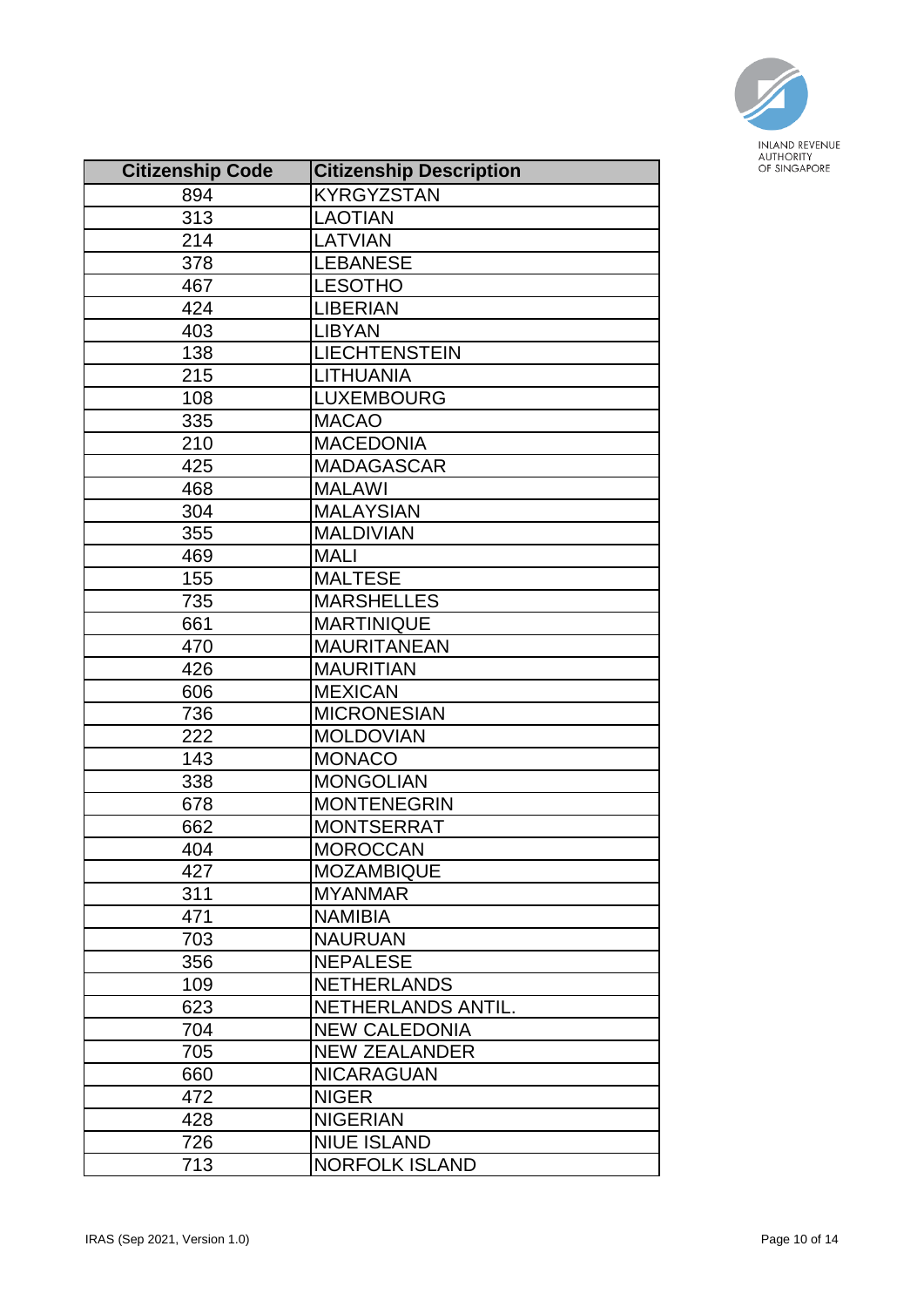

| <b>Citizenship Code</b> | <b>Citizenship Description</b> |
|-------------------------|--------------------------------|
| 734                     | <b>NORTHERN MARIANA ISL</b>    |
| 134                     | <b>NORWEGIAN</b>               |
| 699                     | OC CTRL STH AMERICA            |
| 499                     | OC IN OTHER AFRICA             |
| 319                     | OC IN S E ASIA                 |
| 509                     | OC NORTH AMERICA               |
| 799                     | <b>OC OCEANIA</b>              |
| 379                     | <b>OMAN</b>                    |
| 999                     | <b>OTHERS</b>                  |
| 998                     | PACIFIC IS TRUST T             |
| 357                     | <b>PAKISTANI</b>               |
| 737                     | <b>PALAU</b>                   |
| 386                     | <b>PALESTINIAN</b>             |
| 624                     | <b>PANAMANIAN</b>              |
| 706                     | <b>PAPUA NEW GUINEA</b>        |
| 607                     | <b>PARAGUAY</b>                |
| 608                     | <b>PERUVIAN</b>                |
| 727                     | <b>PITCAIRN</b>                |
| 206                     | <b>POLISH</b>                  |
| 111                     | <b>PORTUGUESE</b>              |
| 502                     | <b>PUERTO RICAN</b>            |
| 380                     | QATAR                          |
| 429                     | <b>REUNION</b>                 |
| 207                     | <b>ROMANIAN</b>                |
| 223                     | <b>RUSSIAN</b>                 |
| 473                     | <b>RWANDA</b>                  |
| 663                     | <b>SAINT KITTS NEVIS</b>       |
| 650                     | SALVADORAN                     |
| 707                     | <b>SAMOAN</b>                  |
| 144                     | <b>SAN MARINO</b>              |
| 474                     | <b>SAO TOME PRINCI</b>         |
| 381                     | <b>SAUDI ARABIAN</b>           |
| 475                     | <b>SENEGALESE</b>              |
| 679                     | <b>SERBIAN</b>                 |
| 476                     | <b>SEYCHELLES</b>              |
| 477                     | <b>SIERRA LEONE</b>            |
| 301                     | <b>SINGAPORE CITIZEN</b>       |
| 235                     | <b>SLOVAK</b>                  |
| 233                     | <b>SLOVENIAN</b>               |
| 728                     | <b>SOLOMON ISLANDS</b>         |
| 409                     | <b>SOMALI</b>                  |
| 478                     | <b>SOUTH AFRICAN</b>           |
| 112                     | <b>SPANISH</b>                 |
| 358                     | <b>SRI LANKAN</b>              |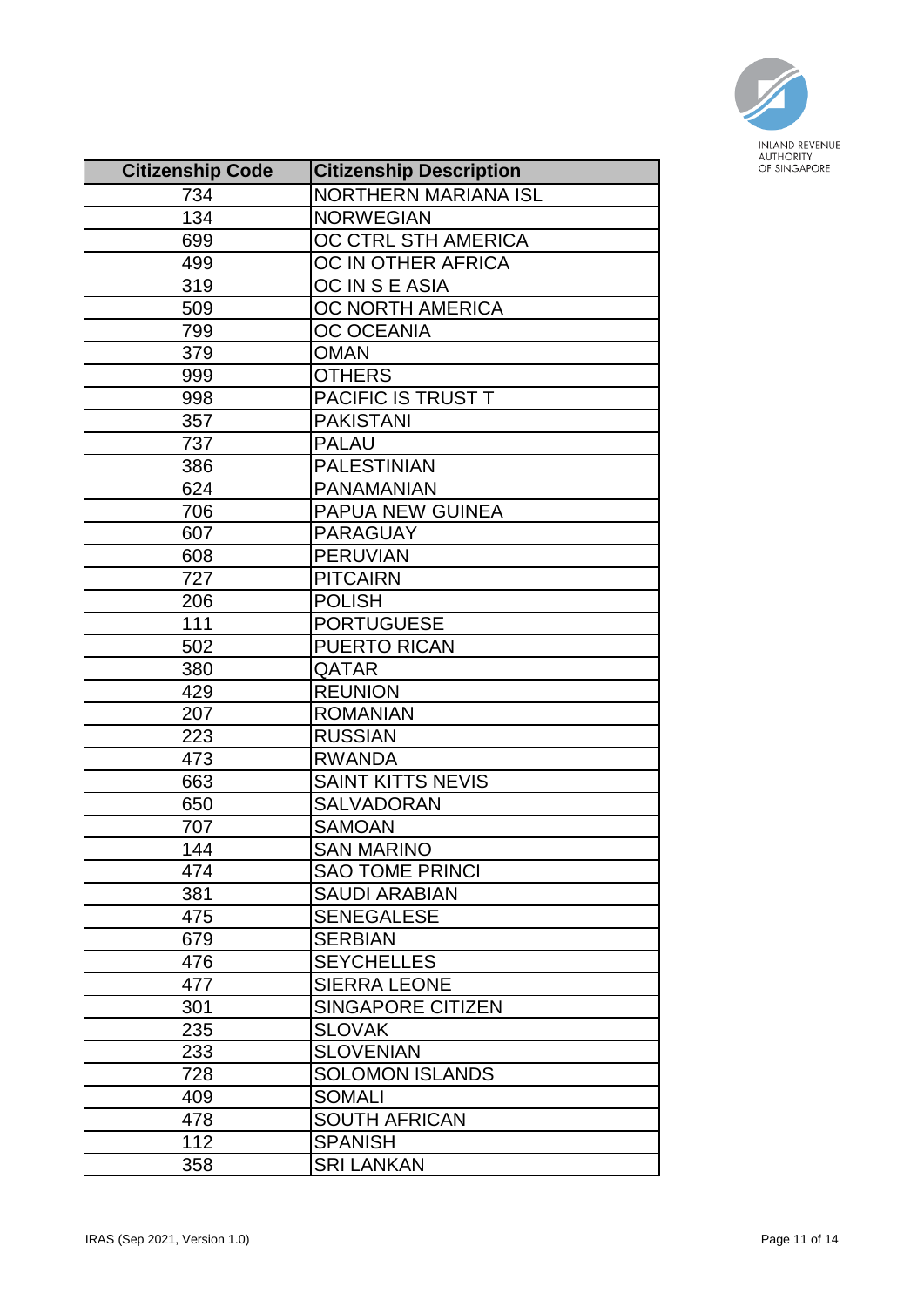

| <b>Citizenship Code</b> | <b>Citizenship Description</b> |
|-------------------------|--------------------------------|
| 484                     | <b>ST HELENA</b>               |
| 664                     | <b>ST LUCIA</b>                |
| 505                     | ST PIERRE MIQUELON             |
| 665                     | <b>ST VINCENT</b>              |
| 405                     | <b>SUDANESE</b>                |
| 666                     | <b>SURINAME</b>                |
| 135                     | <b>SVALBARD JAN MAYEN</b>      |
| 480                     | <b>SWAZI</b>                   |
| 136                     | <b>SWEDISH</b>                 |
| 137                     | <b>SWISS</b>                   |
| 382                     | <b>SYRIAN</b>                  |
| 224                     | <b>TADZHIK</b>                 |
| 334                     | <b>TAIWANESE</b>               |
| 992                     | <b>TAJIKISTANI</b>             |
| 430                     | <b>TANZANIAN</b>               |
| 306                     | THAI                           |
| 307                     | <b>TIMORENSE</b>               |
| 481                     | TOGO                           |
| 729                     | <b>TOKELAU ISLANDS</b>         |
| 730                     | <b>TONGA</b>                   |
| 667                     | TRINIDAD AND TOBAGO            |
| 406                     | <b>TUNISIA</b>                 |
| 152                     | <b>TURK</b>                    |
| 225                     | <b>TURKMEN</b>                 |
| 668                     | <b>TURKS AND CAICOS IS</b>     |
| 731                     | <b>TUVALU</b>                  |
| 504                     | <b>U S MINOR ISLANDS</b>       |
| 431                     | <b>UGANDIAN</b>                |
| 212                     | <b>UKRAINIAN</b>               |
| 383                     | UNITED ARAB EM.                |
| 889                     | <b>UNKNOWN</b>                 |
| 993                     | <b>UPPER VOLTA</b>             |
| 609                     | <b>URUGUAY</b>                 |
| 226                     | <b>UZBEK</b>                   |
| 732                     | VANUATU                        |
| 145                     | <b>VATICAN CITY STATE</b>      |
| 610                     | <b>VENEZUELAN</b>              |
| 314                     | <b>VIETNAMESE</b>              |
| 669                     | <b>VIRGIN ISLANDS US</b>       |
| 733                     | WALLIS AND FUTUNA              |
| 479                     | <b>WESTERN SAHARA</b>          |
| 388                     | YEMEN ARAB REP                 |
| 387                     | YEMEN, SOUTH                   |
| 384                     | <b>YEMENI</b>                  |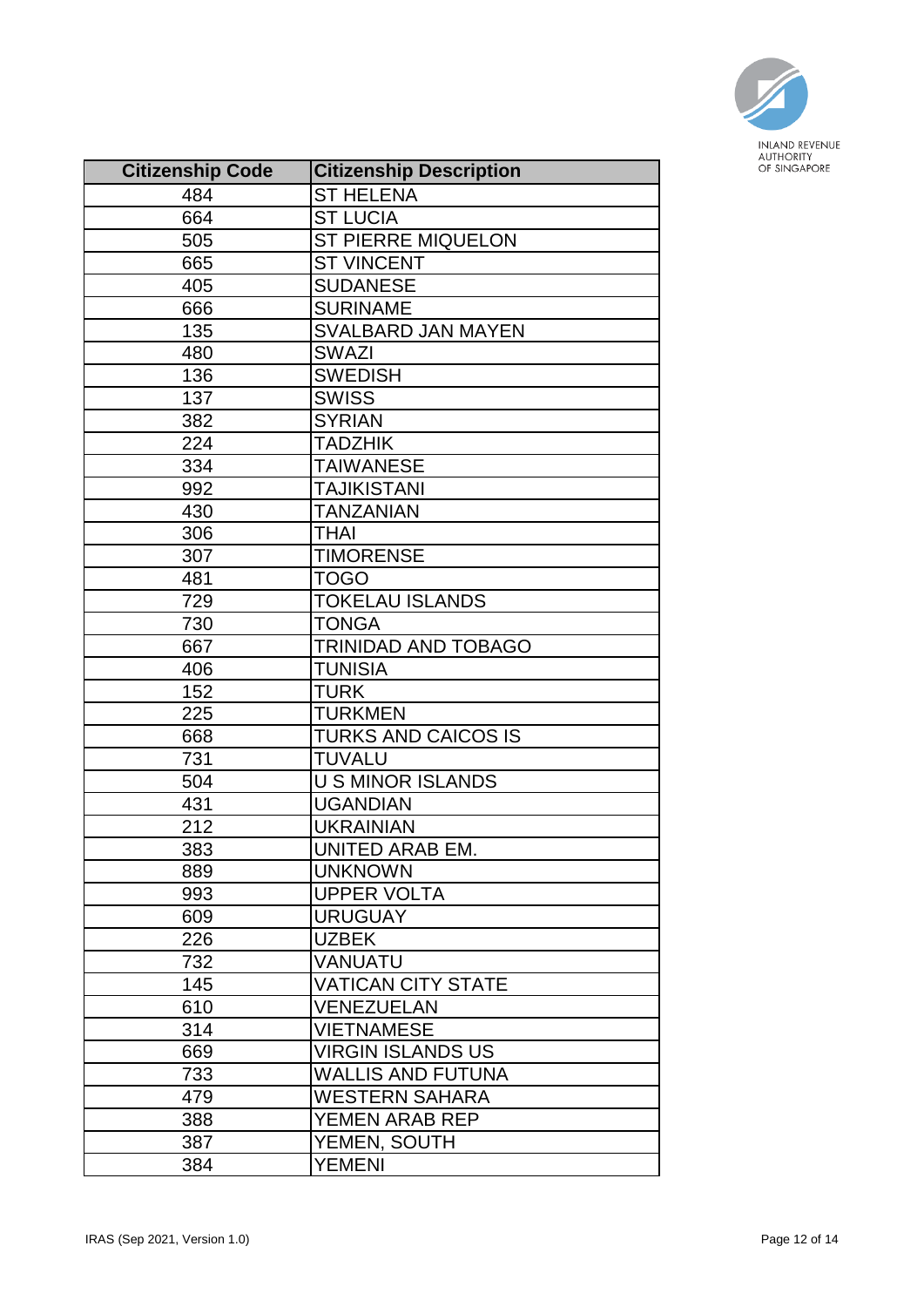

| <b>Citizenship Code</b> | <b>Citizenship Description</b> |
|-------------------------|--------------------------------|
| 209                     | <b>YUGOSLAV</b>                |
| 182                     | <b>ZAIRAN</b>                  |
| 432                     | <b>ZAMBIAN</b>                 |
| 183                     | <b>ZIMBABWEAN</b>              |